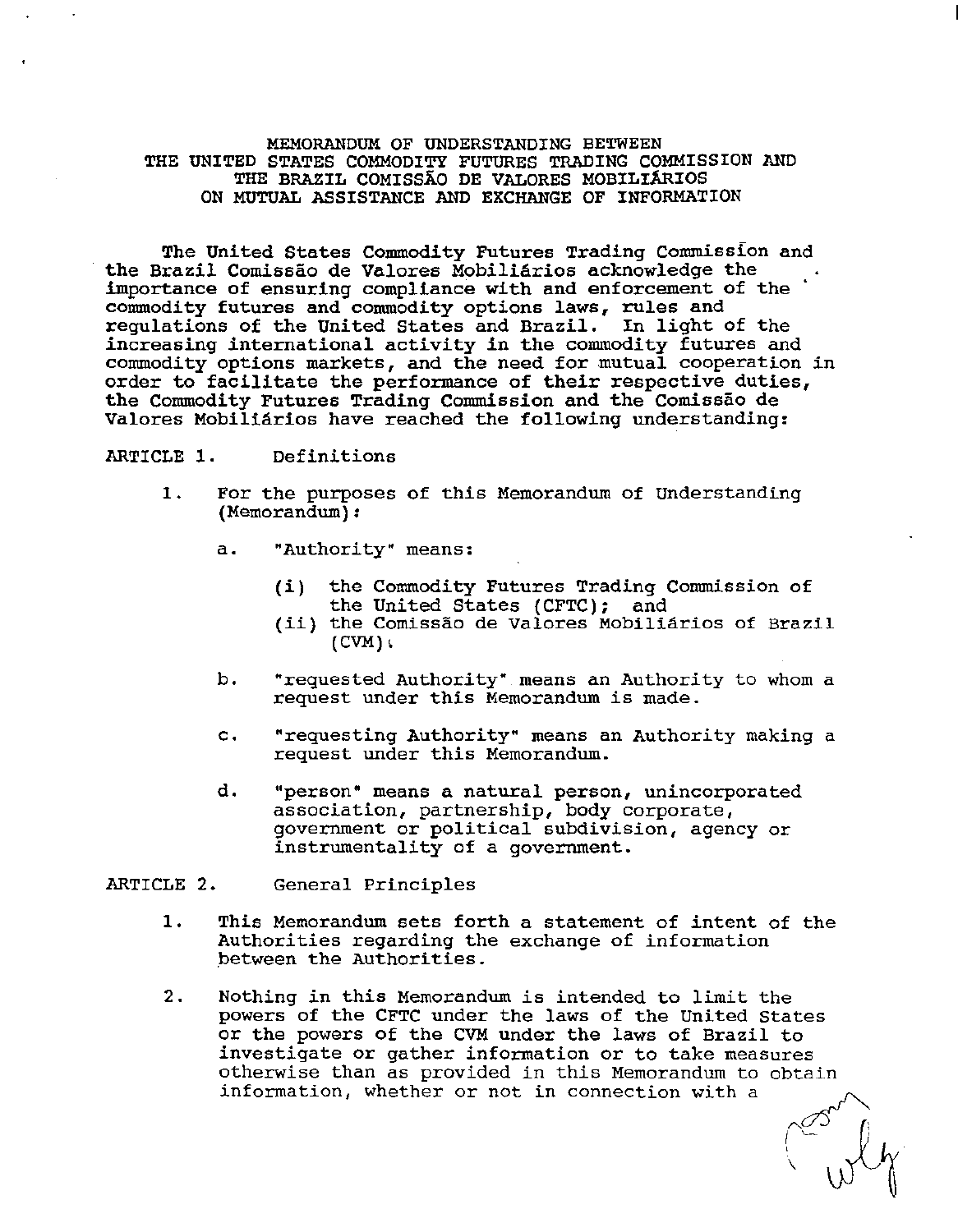request under this Memorandum.

- 3. The provisions of this Memorandum shall not give rise to the right on the part of any person other than the Authorities, directly or indirectly, to obtain, suppress or exclude any evidence or to challenge the execution of a request for assistance under this Memorandum. -
- 4. Assistance under this Memorandum may be denied by the' requested Authority on grounds of public interest.

ARTICLE 3. Scope of Assistance

- 1. The requested Authority will provide to the requesting Authority the fullest mutual assistance, within the framework of this Memorandum, in response to any request concerning matters within the jurisdiction of the requesting Authority.
- 2. In order to comply with any request for assistance under this Memorandum, the requested Authority will use all the means provided under the law of its jurisdiction to investigate a violation of any law, rule or regulation within the jurisdiction of the requesting Authority, or to obtain information from any person likely to have information in connection with the facts contemplated by the request.
- 3. The Authorities recognize that they may not in all circumstances possess the legal authority to provide the assistance contemplated in this Memorandum. Subject to such limitations of legal authority, the Authorities will use all reasonable efforts to obtain the necessary authorization to provide the assistance described in this Memorandum.

ARTICLE 4. Requests for Assistance

- 1. Requests for assistance must be made in writing and addressed to the requested Authority's contact officer(s) listed in Appendix A.
- 2. The request for assistance shall specify the following:
	- a. the information sought by the requesting Authority;
	- b. a general description of both the matter which is the subject of the request and the purpose for a general description of both the matter which is<br>the subject of the request and the purpose for<br>which the information is sought;

 $\vee$  r

 $\bigtriangledown$  ( $\bigwedge$  $\bigcup_{\mathcal{C}} \bigoplus_{\ell=1}^{\infty} \bigoplus_{\ell=1}^{\infty} \bigoplus_{\ell=1}^{\infty} \bigoplus_{\ell=1}^{\infty} \bigoplus_{\ell=1}^{\infty} \bigoplus_{\ell=1}^{\infty} \bigoplus_{\ell=1}^{\infty} \bigoplus_{\ell=1}^{\infty} \bigoplus_{\ell=1}^{\infty} \bigoplus_{\ell=1}^{\infty} \bigoplus_{\ell=1}^{\infty} \bigoplus_{\ell=1}^{\infty} \bigoplus_{\ell=1}^{\infty} \bigoplus_{\ell=1}^{\infty}$  I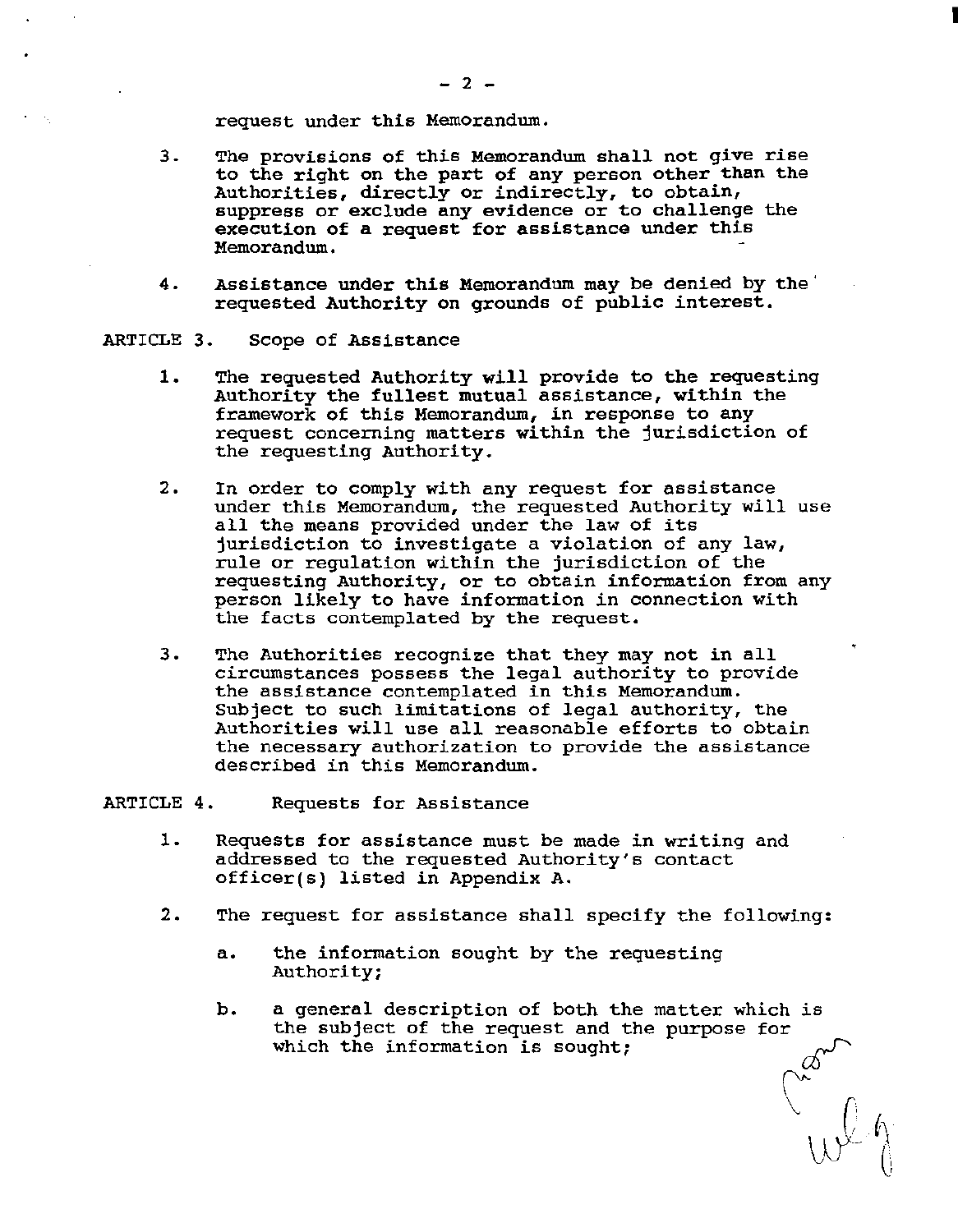- c. the person(s) suspected or believed by the requesting Authority to possess the information sought, or the places where such information may be obtained, if the requesting Authority has such knowledge;
- d. the laws, rules or regulations pertaining to the matter which is the subject of the request; and
- e. the desired time period for the reply and, where· appropriate, the urgency thereof.
- 3. In the event of urgency, requests for assistance and replies to such requests shall be effected by summary procedures or by means of communication other than the exchange of letters, provided that they are confirmed in the manners prescribed in paragraphs 1 and 2 of this Article.
- 4. Requests for assistance may be denied where the request does not comply with the provisions set forth *in* this Memorandum.
- ARTICLE 5. Execution of Requests
	- 1. If the requesting Authority specifies in the request:
		- a. the testimony or statement shall be taken of any person who has participated directly or indirectly in the matters specified in the request, or who has information relating to those matters;
		- b. the production of any relevant document shall be required;
		- c. testimony shall be taken under oath;
		- d. a verbatim transcript of the testimony shall be made;
		- e. subject to the approval of the requested Authority,
			- (i) a designated representative of the requesting Authority may be present when a statement or testimony is taken; and
			- (ii) such representative may prescribe specific questions to be asked, or may, if permitted by the law of the jurisdiction of the requested Authority, ask questions directly ~ of the person. *\.J::J*   $\bigvee_{\lambda}^{\infty}$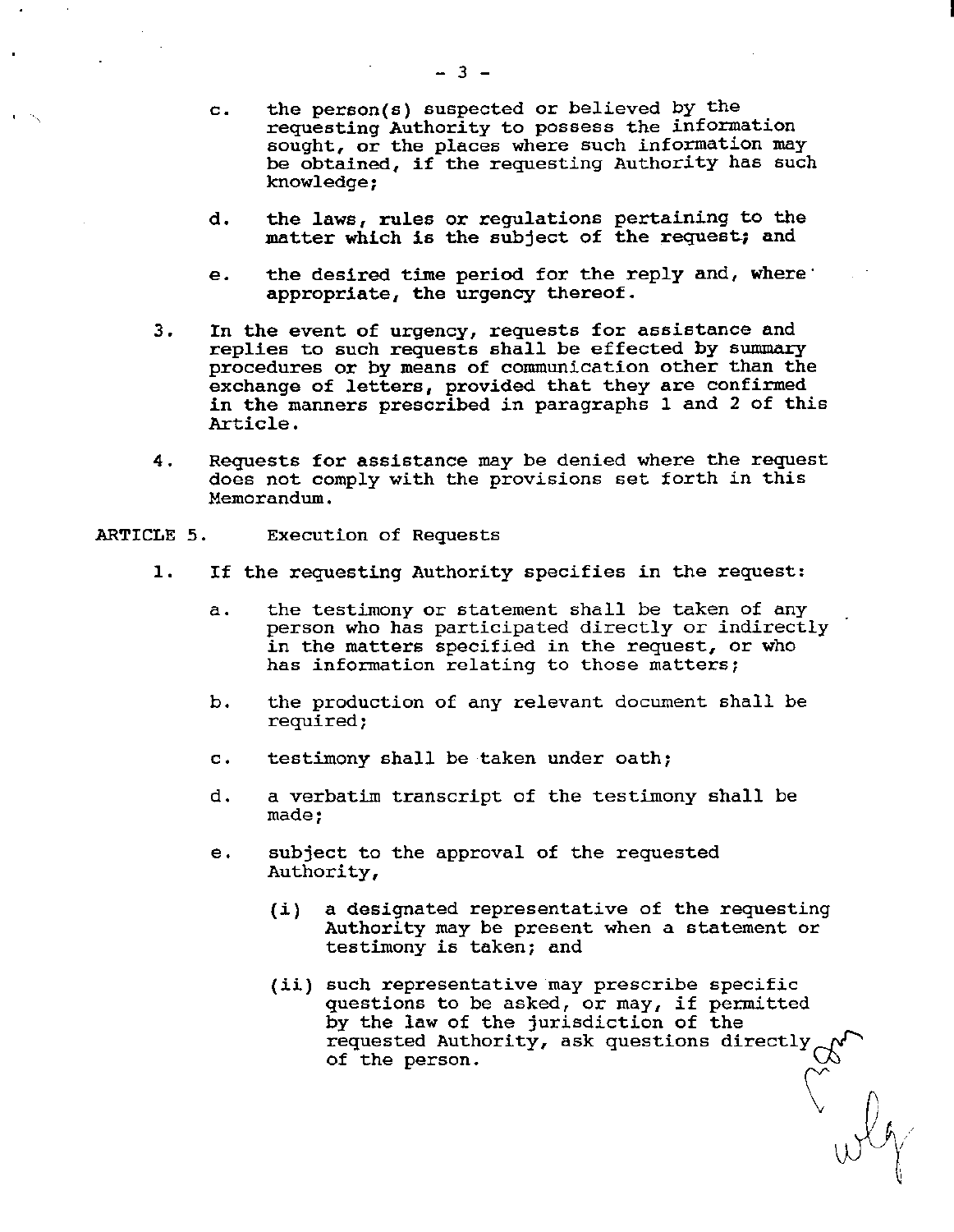- 2. A person whose testimony or statement *is* taken pursuant to a request shall have the right to have counsel present during the taking of the testimony or statement.
- 3. The testimony or statement of persons will be taken in the same manner and to the same extent as *in*  investigations or other proceedings *in* the jurisdiction of the requested Authority. Notwithstanding any other<br>provision of this Memorandum, any person giving testimony or a statement as a result of a request made under this Memorandum will be entitled to all of the rights and protections of the laws of the jurisdiction of the requested Authority. Assertions made at the time the testimony or statement is taken regarding other rights and privileges arising exclusively pursuant to the law of the jurisdiction of the requesting Authority shall be preserved for consideration by adjudicatory bodies in the jurisdiction of the requesting Authority.
- 4. If it appears that responding to a request for assistance under this Memorandum will involve substantial costs being incurred by the requested Authority, the requested Authority and the requesting Authority will establish a cost sharing arrangement before continuing to respond to such request for assistance.
- ARTICLE 6. Permissible Uses of Information
	- 1. The requesting Authority may use the information furnished solely:
		- a. for purposes stated in the request, including ensuring compliance with or enforcement of the law, rule or regulation specified *in* the request and related provisions; and
		- b. for purposes within the general framework of the use stated in the request, including conducting a *civil* or administrative enforcement proceeding, assisting *in* a self-regulatory compliance proceeding, assisting in a criminal prosecution, or conducting any investigation related thereto for any general charge applicable to the violation of the law, rule or regulation specified in the request.
	- 2. To use the information furnished for any purpose other than those stated in paragraph 1 of this Article, the requesting Authority must first inform the requested ~

 $\sim$   $\sim$ 

 $\Delta_{\rm II}$ 

 $\bigcup_{i=1}^{n}$ 

I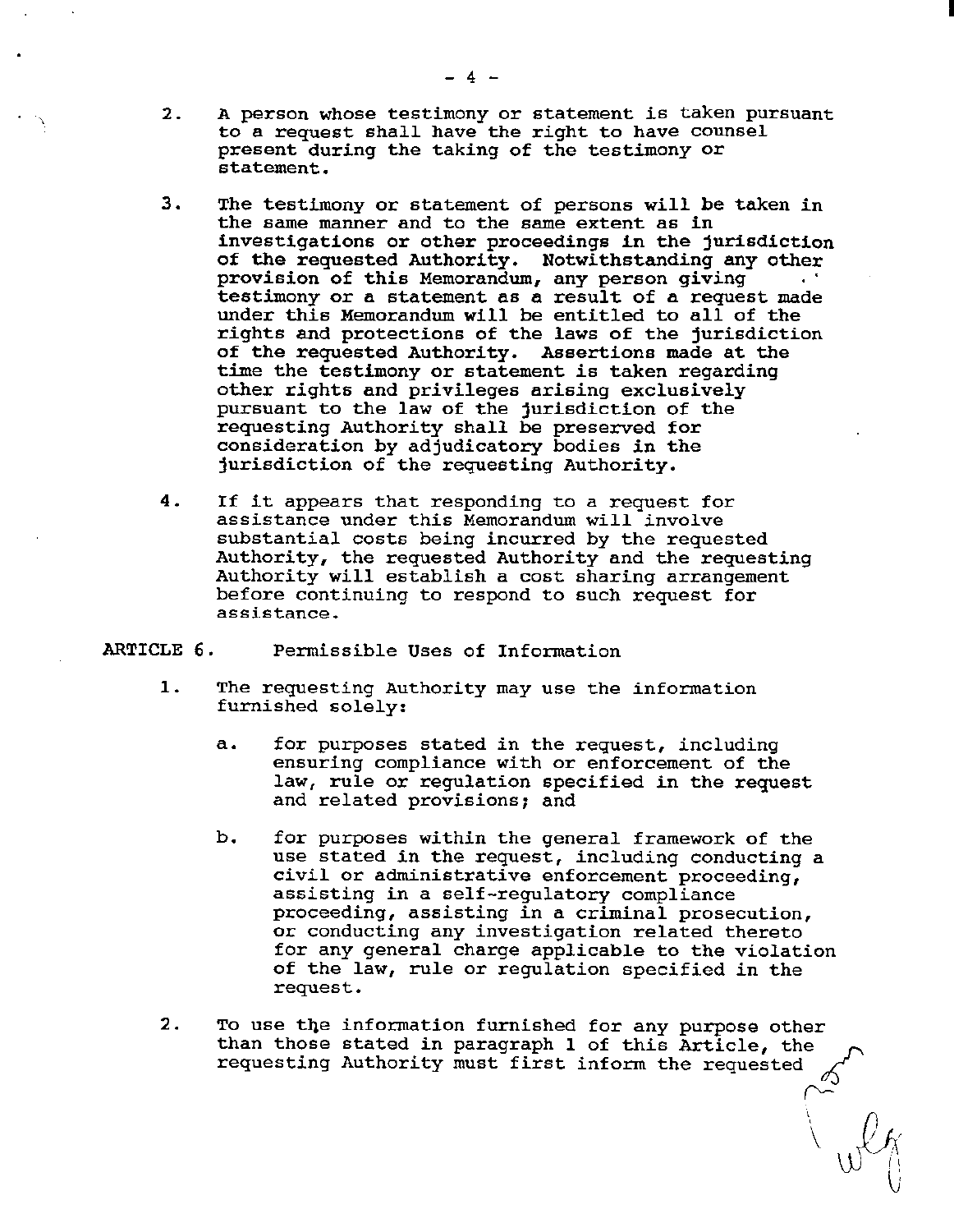Authority of its intention and provide the requested Authority an opportunity to oppose the utilization. If the requested Authority opposes the utilization, the information may be used only under the conditions imposed by the requested Authority. If use of the information is opposed by the requested Authority, the Authorities agree to consult pursuant to Article 8 concerning the reasons for the refusal and thecircumstances under which use of the information might otherwise be allowed.

### ARTICLE 7. Confidentiality

- 1. Each Authority shall keep requests made under the Memorandum, the contents of such requests and any other matters arising during the operation of this Memorandum, including consultations between the Authorities, confidential to the extent permitted by<br>law. However, disclosures that are absolutely However, disclosures that are absolutely necessary to carry out the requests are permitted, and confidentiality may be waived by mutual agreement of the Authorities.
- 2. The requesting Authority shall keep confidential to the extent permitted by its law any information received pursuant to this Memorandum, unless it is disclosed in accordance with Article 6.
- 3. Except as contemplated by Article 6, the requesting Authority shall not disclose the information to any other person and shall use its best efforts to ensure that it is not obtained by any other person. However, unless otherwise agreed, if such information is obtained by a public authority, the requesting Authority shall use its best efforts to ensure that such information is not used by that public authority *in* any way that involves disclosure to any other person.
- 4. The requesting Authority will notify the requested Authority of any legally enforceable demand for information prior to complying with the demand and will assert such appropriate legal exemptions or privileges with respect to such information as may be available.
- 5. As soon as the requesting Authority has terminated the matter for which assistance has been requested under this Memorandum, it shall return to the requested Authority, to the extent permitted by the law of the jurisdiction of the requesting Authority, all documents and copies thereof not already disclosed in proceedings~ referred to in Article 6. Other material disclosing

 $\sim$   $\omega$   $\sim$   $\omega$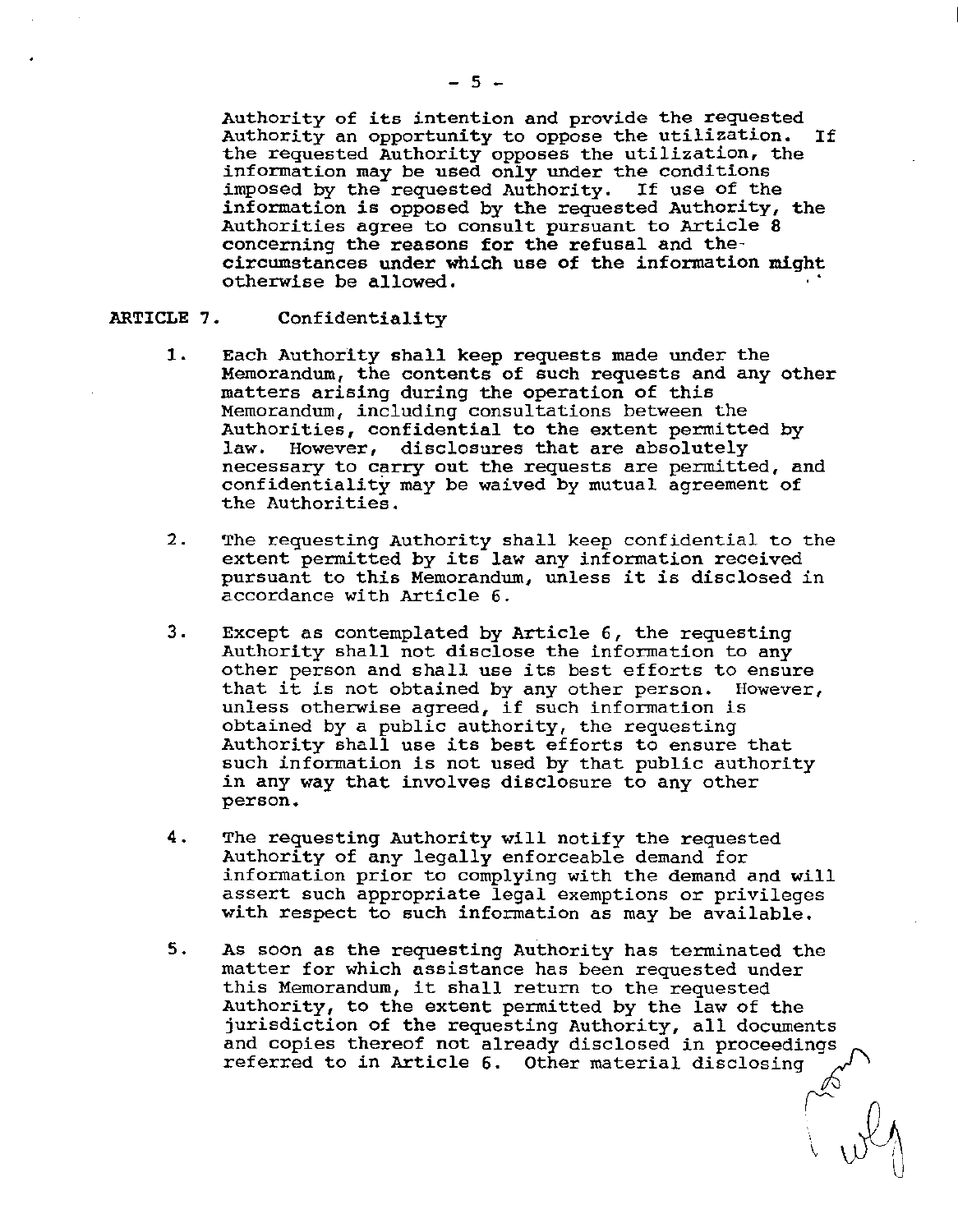the contents of such documents also shall be returned, other than material that is generated as part of the deliberative or internal analytical process of the requesting Authority, which may be retained.

## ARTICLE 8. Disputes and Consultations

- 1. The Authorities will keep the operation of this Memorandum under continuous review and will consult with a view to improving its operation and resolving. any matters that may arise. In particular, the Authorities will consult upon request in the event of:
	- a. a refusal by one Authority to comply with a request for information on the public interest grounds set forth in paragraph 4 of Article 2;
	- b. a change in market or business conditions or in the legislation governing matters within the jurisdiction of either Authority, or any difficulty which may make it necessary to amend or extend this Memorandum *in* order to achieve its purposes; or
	- c. a dispute regarding the meaning of any terms used in this Memorandum.
- 2. The Authorities may agree on such practical measures as may be necessary to facilitate the implementation of this Memorandum, including the waiver of any of its requirements.

### ARTICLE 9. Unsolicited Assistance

l. To the extent permitted by the laws and regulations of its jurisdiction, each Authority will use reasonable efforts to provide the other Authority with any information it discovers which gives rise to a suspicion of a breach, or anticipated breach, of the laws or regulations of the other Authority.

### ARTICLE 10. Effective Date

- 1. All provisions of this Memorandum not requiring adoption of domestic implementing legislation shall become effective immediately upon signing by-both Authorities.
- 2. All provisions of this Memorandum requiring adoption of domestic implementing legislation shall become effective upon notification that such implementing ~ legislation and any necessary rules and regulations *o5*  ('-